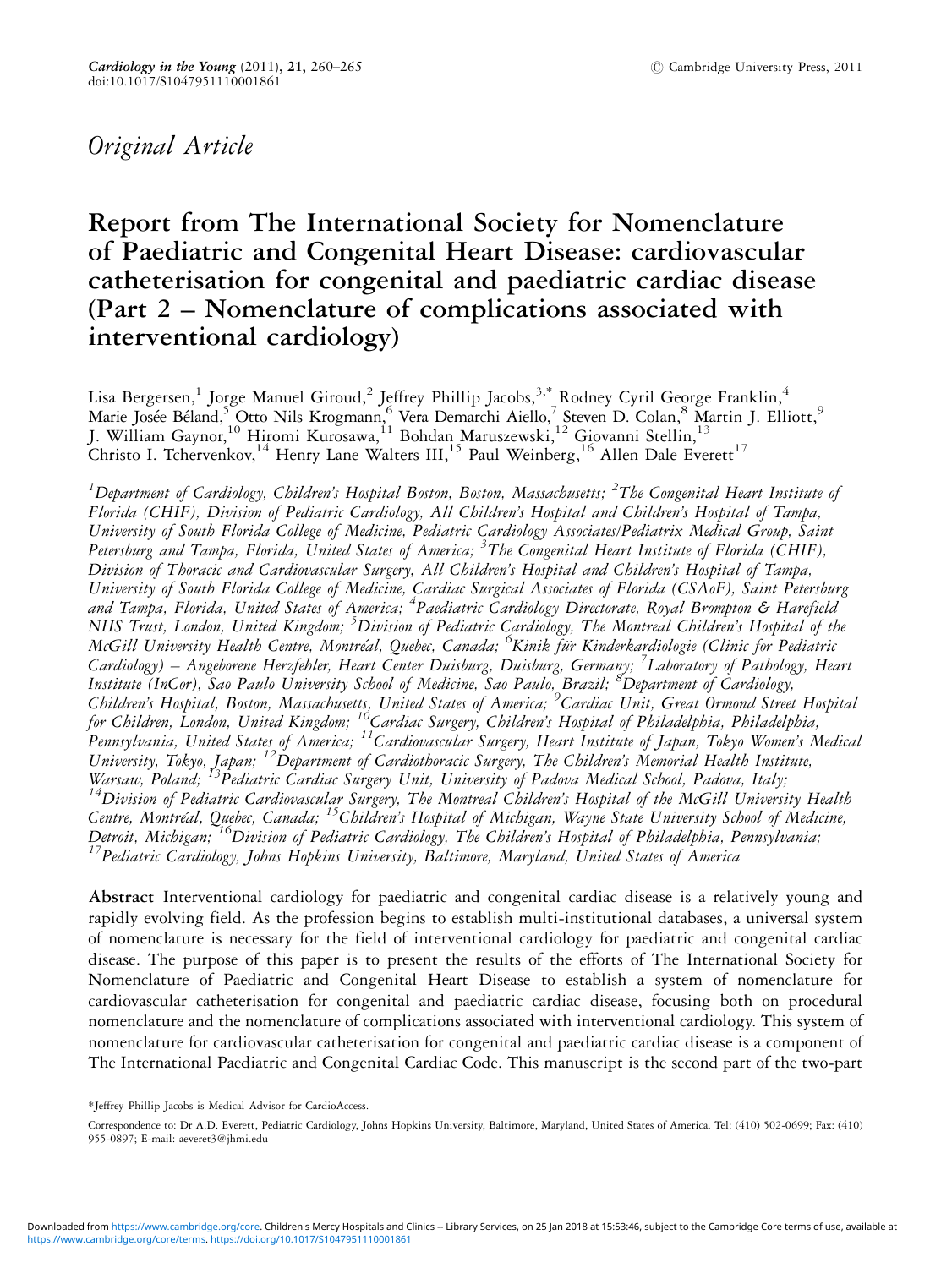series. Part 1 covered the procedural nomenclature associated with interventional cardiology as treatment for paediatric and congenital cardiac disease. Part 2 will cover the nomenclature of complications associated with interventional cardiology as treatment for paediatric and congenital cardiac disease.

Keywords: Adverse events; databases; cardiac nomenclature; complications; congenital heart disease; interventional cardiology

Received: 4 July 2010Accepted: 22 August 2010; First published online: 11 February 2011

I<sub>non</sub> NTERVENTIONAL CARDIOLOGY FOR PAEDIATRIC AND congenital cardiac disease is a relatively young and rapidly evolving field. A common system of nomenclature for interventional cardiology is imperative, particularly as we go beyond evaluating our individual practice to establishing multi-institutional and multi-national databases.<sup>1–5</sup> The purpose of this two-part series of manuscripts is to present the version of nomenclature of The International Paediatric and Congenital Cardiac Code updated to include a new system of nomenclature for cardiovascular catheterisation for congenital and paediatric cardiac disease, focusing both on procedural nomenclature and the nomenclature of complications associated with interventional cardiology.

This manuscript is the second part of a two-part series. Part 1 covered the procedural nomenclature associated with interventional cardiology as treatment for paediatric and congenital cardiac disease.<sup>6</sup> Part 2 will cover the nomenclature of complications associated with interventional cardiology as treatment for paediatric and congenital cardiac disease. These two ''companion'' papers are designed to be read together. Specific complications related to transcatheter procedures involving arrhythmias, such as ablation and procedures involving pacemakers, are not included in this paper; these complications related to transcatheter procedures involving arrhythmias have already been discussed somewhat in prior publications from our group <sup>1</sup> and likely will be addressed further in additional publications from our group. In order to place these papers in perspective, Part 1 begins with a brief summary of the history and current status of The International Paediatric and Congenital Cardiac Code and the IMPACT Registry<sup>TM</sup> (IMproving Pediatric and Adult Congenital Treatment) of the National Cardiovascular Data Registry<sup> $\mathbb{R}$ </sup>.

The creation of a comprehensive listing of complications associated with interventional cardiology as treatment for paediatric and congenital cardiac disease is crucial because of the increasing interest in the benchmarking and establishment of outcomes for these treatments. A critical component in the determination of outcomes after cardiac catheterisation is a comprehensive list of complications to serve as the basis for establishment of benchmarks related to the safety of patients. Using

the process developed by The International Society for Nomenclature of Paediatric and Congenital Heart Disease during the creation of The International Paediatric and Congenital Cardiac Code, we describe the development of a comprehensive effort to develop a list of complications for the procedures associated with congenital cardiac catheterisation.

## Methodology of the development of the list of complications of The International Paediatric and Congenital Cardiac Code

The basis for this long list of complications originated with the use of the structure and crossmap of terms developed by The International Society for Nomenclature of Paediatric and Congenital Heart Disease during the creation of The International Paediatric and Congenital Cardiac Code.<sup>7-12</sup> The list was further refined by taking advantage of two large ongoing studies of outcomes after paediatric and congenital cardiac catheterisation in the United States of America<sup>5</sup>: The Congenital Cardiac Catheterization Outcomes Project  $(C3PO)^{13}$  and the Mid-Atlantic Group of Interventional Cardiology (MAGIC).<sup>14</sup> This process allowed for the addition of further codes drawn from the experience of multiple cardiologists. In total, 329 codes of complications associated with congenital cardiac catheterisation were developed along with 166 codes for associated modifiers. The list of codes was particularly enhanced by incorporating the structure for modifiers used in the Congenital Cardiac Catheterization Outcomes Project for the following five variables (the first three of these variables are related to "process" and the last two of these variables are related to ''outcome''):

- the relationship of the complication to a specific component of the procedure (such as related to the administration of sedation: ''Sedation related'', or related to the dilation component of the procedure: "Dilation related", etc.),
- the timing of the complication (in or out of the catheterisation laboratory, before access, after removal of sheaths, etc.),
- <sup>&</sup>gt; the preventability of the complication,
- the outcome of the complication, and<br>• the severity of the complication
- the severity of the complication (none to catastrophic).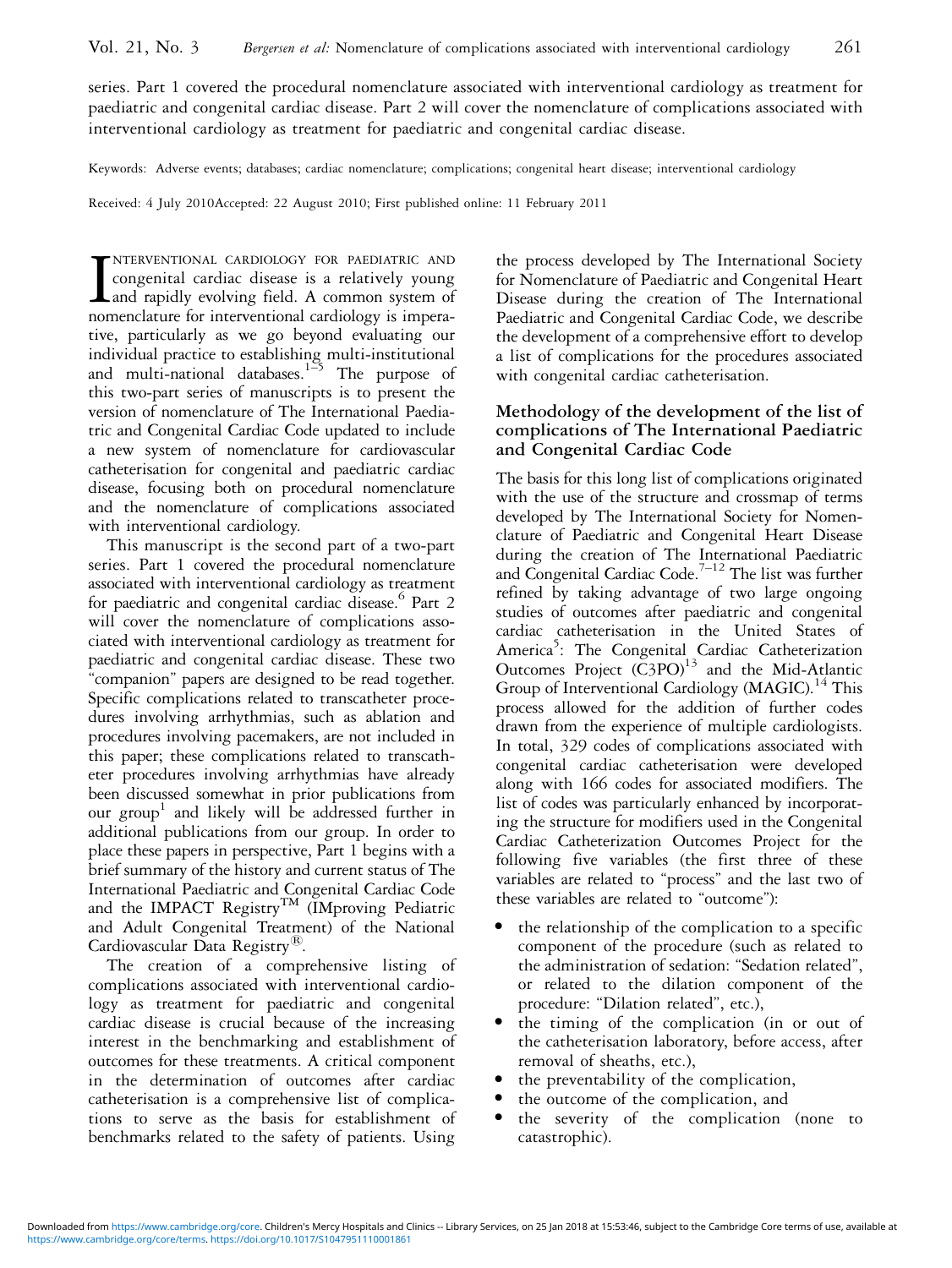## Results

Using the International Paediatric and Congenital Cardiac Code and the hierarchical structure of the International Congenital Heart Surgery Nomenclature and Database Project of The European Association for Cardio-Thoracic Surgery and The Society of Thoracic Surgeons, codes for complications are broken down into main categories (Table 1) and then expanded in further detail beneath each branch level. For example, if tricuspid insufficiency is present after transcatheter closure of an atrial septal defect, the term ''Trauma'' is chosen from the level 2 of the hierarchy (Table 1), followed by the more detailed anatomic descriptor, ''Heart valve'', and the specific complication ''Tricuspid valve insufficiency, New onset''. Fully coded, this complication appears as:

''Cardiac catheterization, Complication, Trauma, Heart valve, Tricuspid valve insufficiency, New onset''.

This complication equates to the following numerical codes and mapped terms in the version of The International Paediatric and Congenital Cardiac Code derived from the European Paediatric Cardiac Code of the Association for European Paediatric Cardiology:

| Traumatic damage to heart valve during cardiovascular 15.50.20 |                      |
|----------------------------------------------------------------|----------------------|
| catheterisation procedure                                      |                      |
| Post-procedural tricuspid regurgitation                        | 15.11.04             |
| New onset                                                      | O <sub>1.40.31</sub> |

This example illustrates how either version of The International Paediatric and Congenital Cardiac Code can be used by individual institutions for use in comparisons of outcomes. The complete lists

Table 1. Complication code hierarchy main categories (level 2).

Arrhythmias Respiratory Haemodynamics Metabolic Neurologic Infection Renal Gastrointestinal Trauma Equipment Device or intervention

- <sup>&</sup>gt; Stent
- Device
- <sup>&</sup>gt; Dilation
- <sup>&</sup>gt; Coil
- <sup>&</sup>gt; Access
- <sup>&</sup>gt; Biopsy
- <sup>&</sup>gt; Foetal procedure

Embolism

of codes for complications associated with cardiovascular catheterization for congenital and paediatric cardiac disease, as laid out in the two versions of The International Paediatric and Congenital Cardiac Code described above, are available for free download at http://www.IPCCC.net. These lists are also available as electronic tables from the Cardiology in the

Table 2. Complication code qualifiers for relationship or attributability.

#### Table 3. Complication code qualifiers for timing.

Before entering catheterisation laboratory In catheterisation laboratory Before obtaining access After sheaths inserted After sheaths removed or case completed During cardiovascular catheterisation procedure Angiography Balloon inflation Stent deployment Stent dilation Device release Retrieval of embolised device Wire manipulation During cathersation sheath exchange After catheterisation procedure before discharge In recovery room In intensive care unit On general hospital ward After discharge from hospital New onset

Table 4. Complication code qualifiers for preventability and definitions.

Preventable: events where definite breech of standard technique was identified; necessary precautions were not taken; event was preventable by modification of technique or care.

- Possibly preventable: events where definite breech of standard technique was not identified but may have occurred; necessary precautions may not have been taken; event may have been preventable by modification of technique or care.
- Not preventable: events where no obvious breech of standard technique occurred; necessary precautions were taken; no clearly known alteration in method or care exists to prevent the event.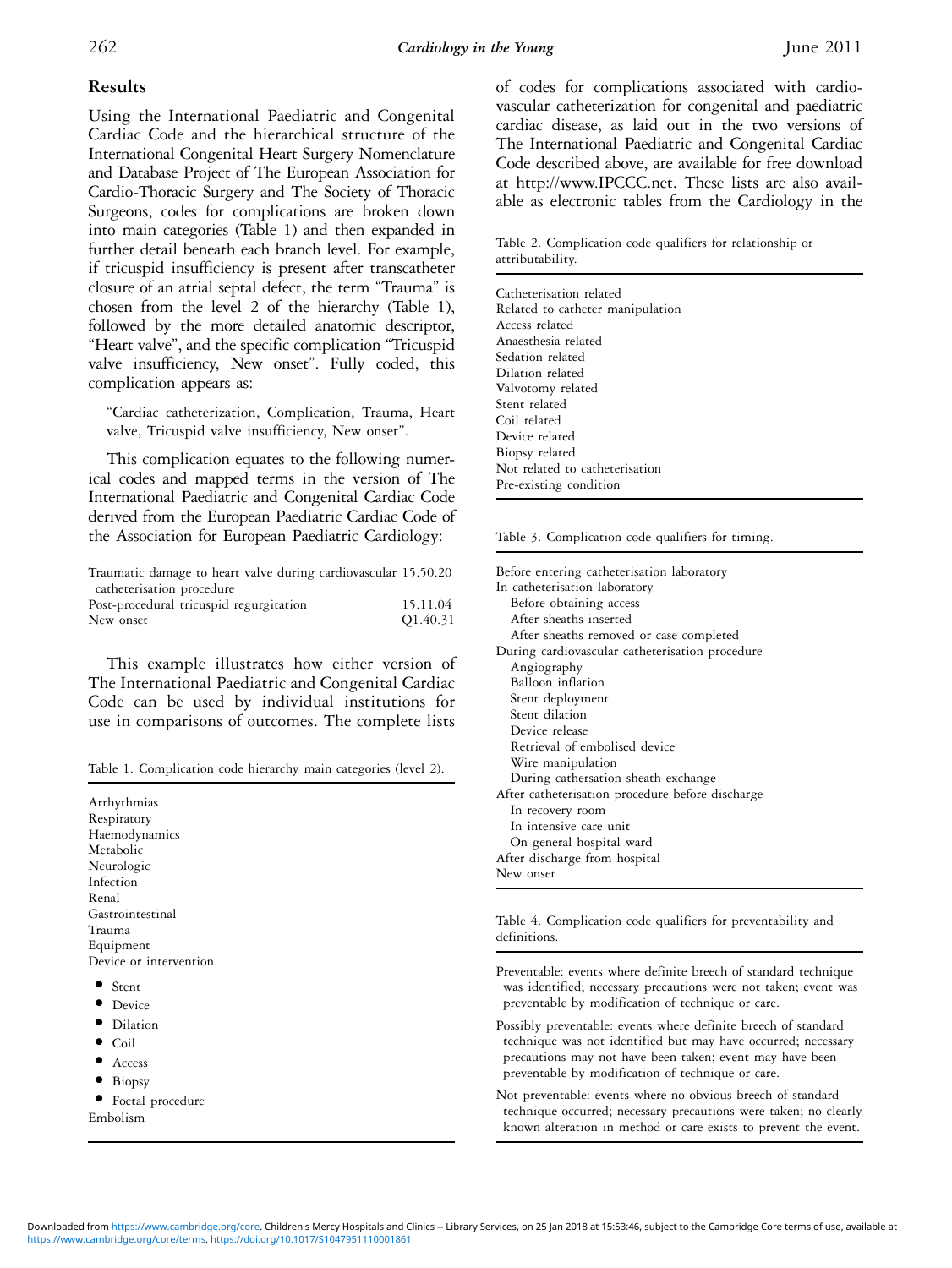Young Website at http://journals.cambridge.org/action/displayJournal?jid=CTY.

After coding a complication as described above, qualifiers for process and outcome subsequently are added as shown in Tables 2, 3, 4, and 5. The qualifiers for process include qualifiers for relationship, timing, and preventability. These qualifiers for process were developed, in part, to understand where, in the process of the procedure, the complication occurred. First, the qualifiers for process include qualifiers to document the relationship to a defined portion of the procedure, such as related to access, or related to placement of a device (such as, in the example above, an atrial septal defect occluder resulting in tricuspid insufficiency). Second, a complication is coded for the timing of the complication, such as ''after sheaths inserted'' or ''with device release'', etc. Third, a qualifier for process is chosen to address the ''preventability'' of the complication.

Finally, qualifiers for outcome are also chosen for each complication. These qualifiers for outcome can

#### Table 5. Complication code qualifiers for severity and definitions.

#### Severity level 1: None

No harm, no change in condition, may have required monitoring to assess for potential change in condition with no intervention indicated Example:

<sup>&</sup>gt; Air embolus or balloon rupture with no symptoms or interventions

#### Severity level 2: Minor

Transient change in condition, not life-threatening, condition returns to baseline, required monitoring, required minor intervention such as holding a medication (withholding a medication or, in other words, not administering a medication that was scheduled or planned to be given), or obtaining laboratory test(s)

Examples:

- <sup>&</sup>gt; Transfusion of blood for procedural loss of blood or management of the haemodynamics of the patient
- <sup>&</sup>gt; Transient arrhythmias that do not require intervention or terminate with manipulation of a catheter
- <sup>&</sup>gt; Vascular injury that does not result in significant extravasation or loss of distal flow, and for which no interventions are performed
- <sup>&</sup>gt; Heparin therapy for loss of pulse
- Volume to support haemodynamics
- <sup>&</sup>gt; Intensive care unit for routine post-catheterisation care and monitoring, elective mechanical ventilatory support
- <sup>&</sup>gt; Successful snaring of embolized or malpositioned coil

#### Severity level 3: Moderate

Transient change in condition may be life-threatening if not treated, condition returns to baseline, required monitoring, required intervention such as reversal agent, additional medication, transfer to intensive care unit for monitoring, or moderate transcatheter intervention to correct condition

Examples:

- <sup>&</sup>gt; Additional access to manage technical complication, uneventful removal of a device, or expansion of a stent in non-obstructive location
- <sup>&</sup>gt; Haemodynamically stable arrhythmias requiring medication administration or cardioversion
- <sup>&</sup>gt; Vascular injury that results in significant extravasation or loss of distal flow, and requires catheter-based intervention to contain extravasation or restore flow
- <sup>&</sup>gt; Apnea, hypoxia, laryngospasm with conscious sedation requiring intubation
- <sup>&</sup>gt; Dopamine, epinephrine, calcium, in response to low blood pressure
- <sup>&</sup>gt; Atropine for heart block

#### Severity level 4: Major

Change in condition, life-threatening if not treated, change in condition may be permanent, may have required intensive care unit admit or emergent readmit to hospital, may have required invasive monitoring, required interventions such as electrical cardioversion or unanticipated intubation or required major invasive procedures or trans-catheter interventions to correct condition.

Examples:

- <sup>&</sup>gt; Haemodynamically unstable arrhythmias requiring DC (direct current) cardioversion or cardiopulmonary resuscitation
- <sup>&</sup>gt; Vascular damage which is life-threatening, results in significant extravasation or reduction of distal blood flow, requires major intervention to control extravasation or restore flow, or in which treatment does not restore flow or results in permanent significant reduction in distal flow after treatment
- <sup>&</sup>gt; Emergent surgery or heart lung bypass support (extracorporeal membrane oxygenation) to prevent death with successful recovery and wean from bypass support

#### Severity level 5: Catastrophic

Any complication associated with subsequent death

Complication severity level not determined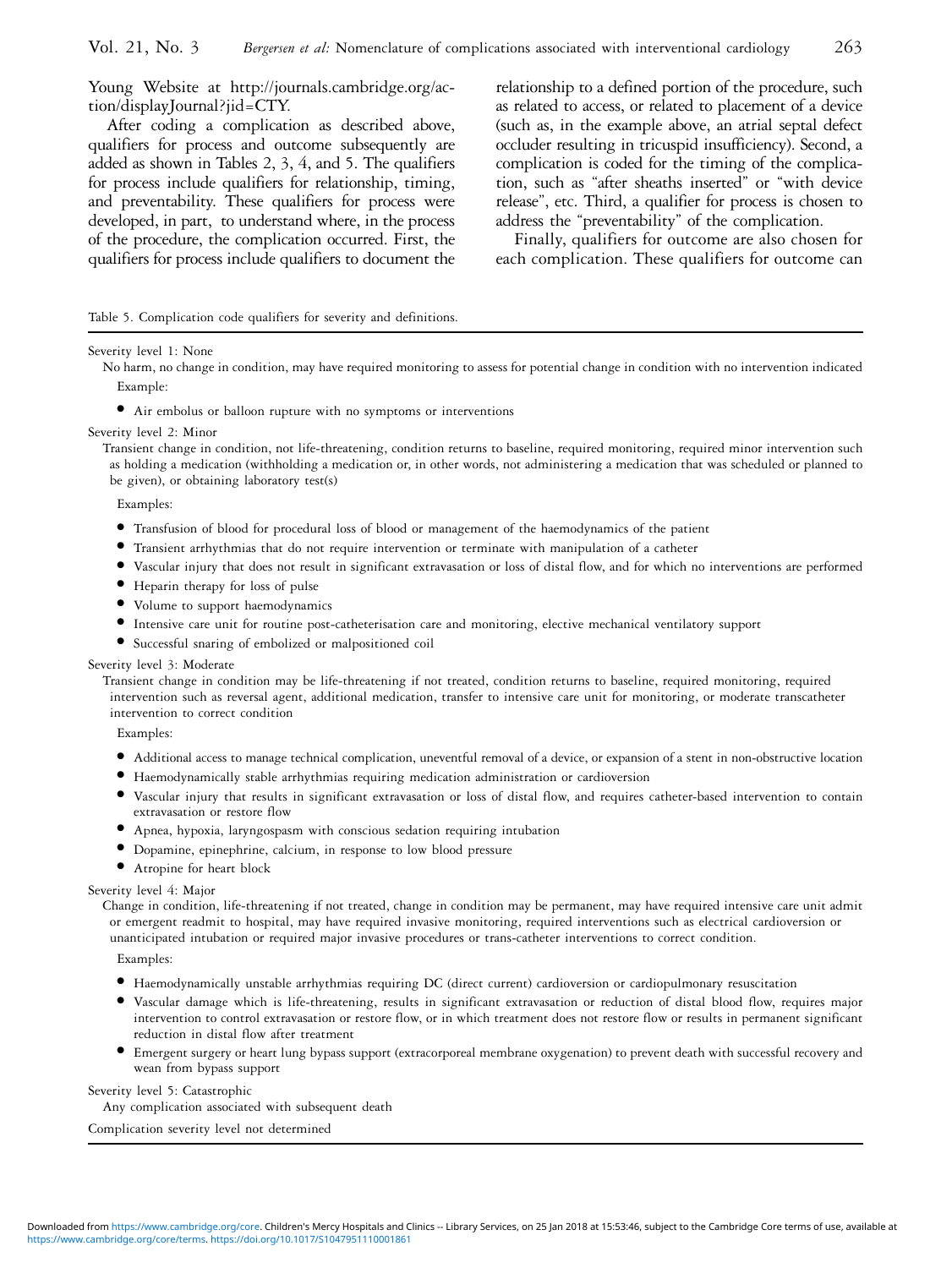provide more information about a complication. For example, the complication of ''Metabolic acidosis'' can be followed by the final outcome, such as "Resolved, Spontaneously". The final qualifier for outcome is for the severity of the complication (Table 5). These codes to describe severity are subjective, but help stratify the significance of the complication. Please note that the complete detailed lists of nomenclature (shown in part in Tables 1, 2, 3, 4, and 5) are all available for free download at http://www.IPCCC.net. These lists are also available as electronic tables from the Cardiology in the Young Website at http://journals.cambridge.org/ action/displayJournal?jid=CTY.

### Discussion

Using the structure of The International Paediatric and Congenital Cardiac Code, we have developed a comprehensive set of terms to code for the complications related to cardiac catheterisation for paediatric and congenital cardiac disease. A key feature of this set of codes is the inclusion of qualifier codes for attributability that put the complication in the context of the process of catheterisation. This feature is essential for efforts designed to improve quality.

Currently, no uniform set of terms exist to code for the complications related to cardiac catheterisation for paediatric and congenital cardiac disease. Therefore, it is impossible to compare studies from individual centres to understand what the real risk of the cardiac catheterisation is to a specific patient. This problem is best exemplified by the recent single-institution reports by Mehta and colleagues<sup>15</sup> and Bergersen and colleagues<sup>16</sup> that document a rate of complications of 7.3% and 19%, respectively. Standardisation of the coding of complications related to cardiac catheterisation for paediatric and congenital cardiac disease, as described in this paper, is essential for meaningful analysis of multiinstitutional studies. Importantly, the nomenclature and associated codes for complications listed in this paper are identical to those within the structure of The International Paediatric and Congenital Cardiac Code where they relate to complications associated with other strategies of management, such as for surgery or arrhythmias, and are thus compatible with other existing international surgical and cardiological databases.<sup>1</sup>

### References

1. Jacobs JP (ed.). 2008 Supplement to Cardiology in the Young: Databases and the assessment of complications associated with the treatment of patients with congenital cardiac disease, prepared by: The Multi-Societal Database Committee for Pediatric and Congenital Heart Disease. Cardiol Young 2008; 18 (Suppl 2): 1–530.

- 2. Jacobs JP. Introduction Databases and the assessment of complications associated with the treatment of patients with congenital cardiac disease. In: Jacobs JP (ed.). 2008 Cardiology in the Young Supplement: Databases and The Assessment of Complications associated with The Treatment of Patients with Congenital Cardiac Disease, prepared by: The Multi-Societal Database Committee for Pediatric and Congenital Heart Disease. Cardiol Young 2008; 18 (Suppl 2): 1–37.
- 3. Jacobs JP, Jacobs ML, Mavroudis C, et al. Nomenclature and databases for the surgical treatment of congenital cardiac disease – an updated primer and an analysis of opportunities for improvement. In: Jacobs JP (ed.). 2008 Cardiology in the Young Supplement: Databases and The Assessment of Complications associated with The Treatment of Patients with Congenital Cardiac Disease, prepared by: The Multi-Societal Database Committee for Pediatric and Congenital Heart Disease, Cardiolo Young 2008; 18 (Suppl 2): 38–62.
- 4. Franklin RCG, Jacobs JP, Krogmann ON, et al. Nomenclature for congenital and paediatric cardiac disease: Historical perspectives and The International Pediatric and Congenital Cardiac Code. In: Jacobs JP (ed.). 2008 Cardiology in the Young Supplement: Databases and The Assessment of Complications associated with The Treatment of Patients with Congenital Cardiac Disease, prepared by: The Multi-Societal Database Committee for Pediatric and Congenital Heart Disease, Cardiol Young 2008; 18 (Suppl 2): 70–80.
- 5. Jenkins KJ III, Beekman RH, Bergersen LJ, et al. Databases for assessing the outcomes of the treatment of patients with congenital and paediatric cardiac disease – the perspective of cardiology. In: Jacobs JP (ed.). 2008 Cardiology in the Young Supplement: Databases and The Assessment of Complications associated with The Treatment of Patients with Congenital Cardiac Disease, Prepared by: The Multi-Societal Database Committee for Pediatric and Congenital Heart Disease, Cardiol Young 2008; 18 (Suppl 2): 116–123.
- 6. Bergersen L, Everett AD, Giroud JM, et al. Report from The International Society for Nomenclature of Paediatric and Congenital Heart Disease: Cardiovascular Catheterization for Congenital and Paediatric Cardiac Disease (Part 1 – procedural nomenclature), Cardiol Young 2011; 21: 252–259.
- 7. Franklin RCG, Jacobs JP, Tchervenkov CI, Béland M. Report from the Executive of The International Working Group for Mapping and Coding of Nomenclatures for Paediatric and Congenital Heart Disease: bidirectional crossmap of the short lists of the European Paediatric Cardiac Code and the International Congenital Heart Surgery Nomenclature and Database Project. Cardiol Young 2002; 12 (Suppl 2): 18–22.
- 8. Franklin RCG, Jacobs JP, Tchervenkov CI, Béland M. European Paediatric Cardiac Code Short List crossmapped to STS/EACTS Short List with ICD-9 & ICD-10 crossmapping. Cardiol Young 2002; 12 (Suppl 2): 23–49.
- 9. Franklin RCG, Jacobs JP, Tchervenkov CI, Béland M. STS/ EACTS Short List mapping to European Paediatric Cardiac Code Short List with ICD-9 & ICD-10 crossmapping. Cardiol Young 2002; 12 (Suppl 2): 50–62.
- 10. Béland M, Jacobs JP, Tchervenkov CI, Franklin RCG. The International Nomenclature Project for Paediatric and Congenital Heart Disease: report from the Executive of The International Working Group for mapping and coding of Nomenclatures for Paediatric and Congenital Heart Disease. Cardiol Young 2002; 12: 425–430.
- 11. Franklin RCG, Jacobs JP, Tchervenkov CI, Béland M. The International Nomenclature Project for Pediatric and Congenital Heart Disease: Bidirectional crossmap of the short lists of the